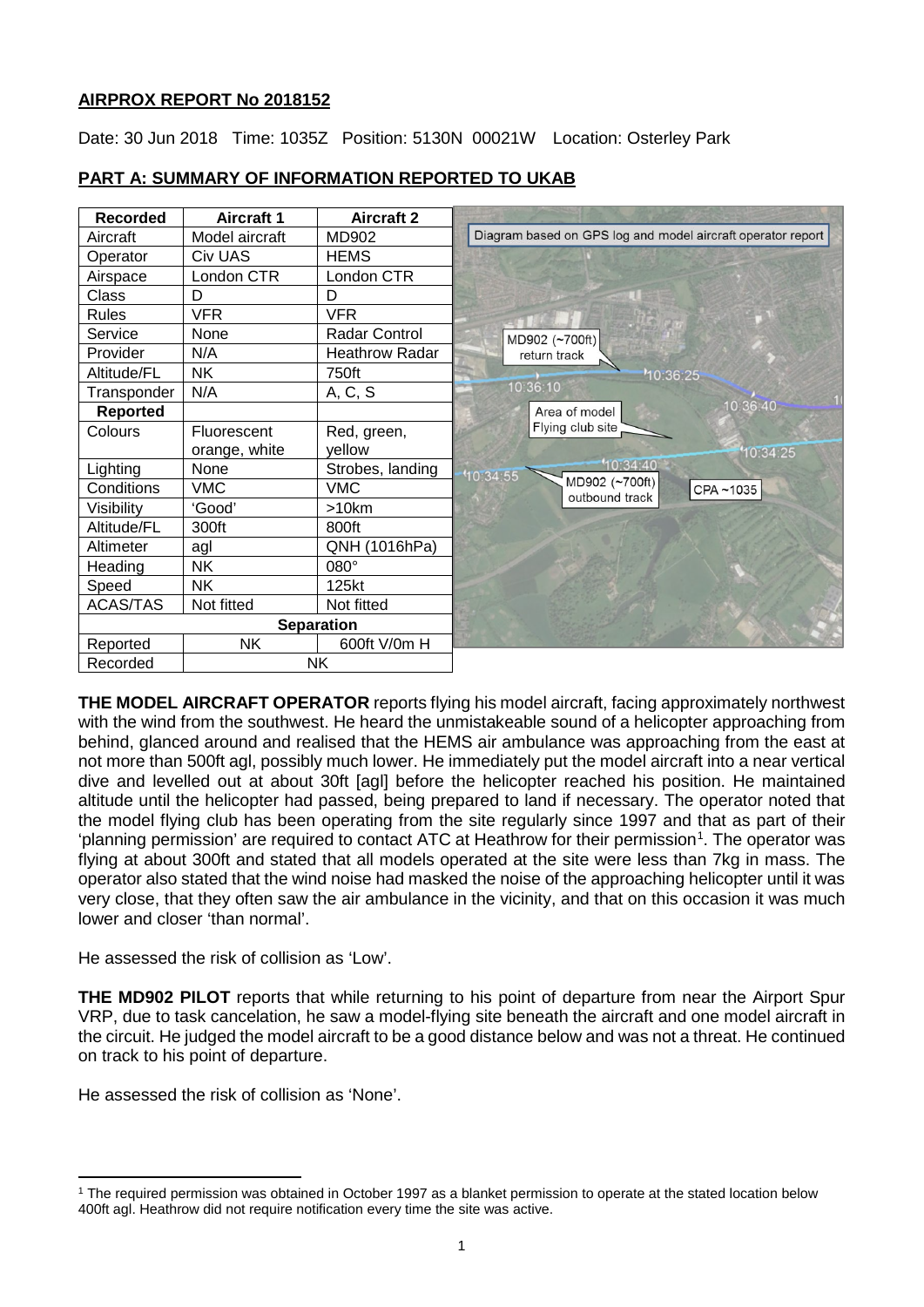## **Factual Background**

The weather at Heathrow was recorded as follows:

METAR COR EGLL 301050Z AUTO 07008KT 040V120 9999 NCD 24/10 Q1016 NOSIG= METAR COR EGLL 301020Z AUTO 05006KT 360V090 9999 NCD 22/10 Q1016 NOSIG=

#### **Analysis and Investigation**

#### **UKAB Secretariat**

The model aircraft operator was an entitled user of the airspace and was required to ensure that his model aircraft did not endanger other aircraft, as was the MD902 pilot.

#### **Summary**

An Airprox was reported when a model aircraft and an MD902 flew into proximity at 1035hrs on Saturday  $30<sup>th</sup>$  June 2018. The MD902 pilot was operating under VFR in VMC in receipt of a Radar Control Service from Heathrow Radar.

### **PART B: SUMMARY OF THE BOARD'S DISCUSSIONS**

Information available consisted of reports from the model aircraft operator and the MD902 pilot, radar photographs/video recordings and the MD902 GPS track log.

Members first discussed the model aircraft operator's perception of the incident in light of the information from the MD902's GPS track log. The helicopter had first transited east-to-west across the model aircraft flying area at an altitude of 750ft, about 700ft agl. Members felt that this was a normal occurrence and noted that the model aircraft operator had reported the wind noise masking 'the noise of the approaching helicopter until it was very close'. Members agreed that this had likely played a large part in the model aircraft operator's perception of events, in that a likely 'startle response' had resulted in an assessment of separation that was much less than was actually the case. In the event, the MD902 pilot reported seeing the model-flying-club site as he returned to his departure point, this time transiting west-to-east and also at a height of about 700ft agl.

It was apparent that the MD902 pilot had not seen the model aircraft during his earlier westbound transit when the model aircraft operator had experienced the Airprox; however, Board members felt that normal procedures, safety standards and parameters had nonetheless pertained, even though the model aircraft operator had been concerned by the proximity of the MD902. Some members wondered whether the Heathrow controller could have notified the MD902 pilot of the model flying site's activity, given that the model flying site users had notified Heathrow of the site's location. It was agreed that this would be a useful addition to low-level VFR helicopter traffic situational awareness but was constrained by controller workload and R/T congestion, and was mitigated in any case by the requirements for model flying to be undertaken below 400ft and for aircraft to observe the 500ft rule.

## **PART C: ASSESSMENT OF CAUSE AND RISK**

Cause: The model aircraft operator was concerned by the proximity of the MD902.

Degree of Risk: E.